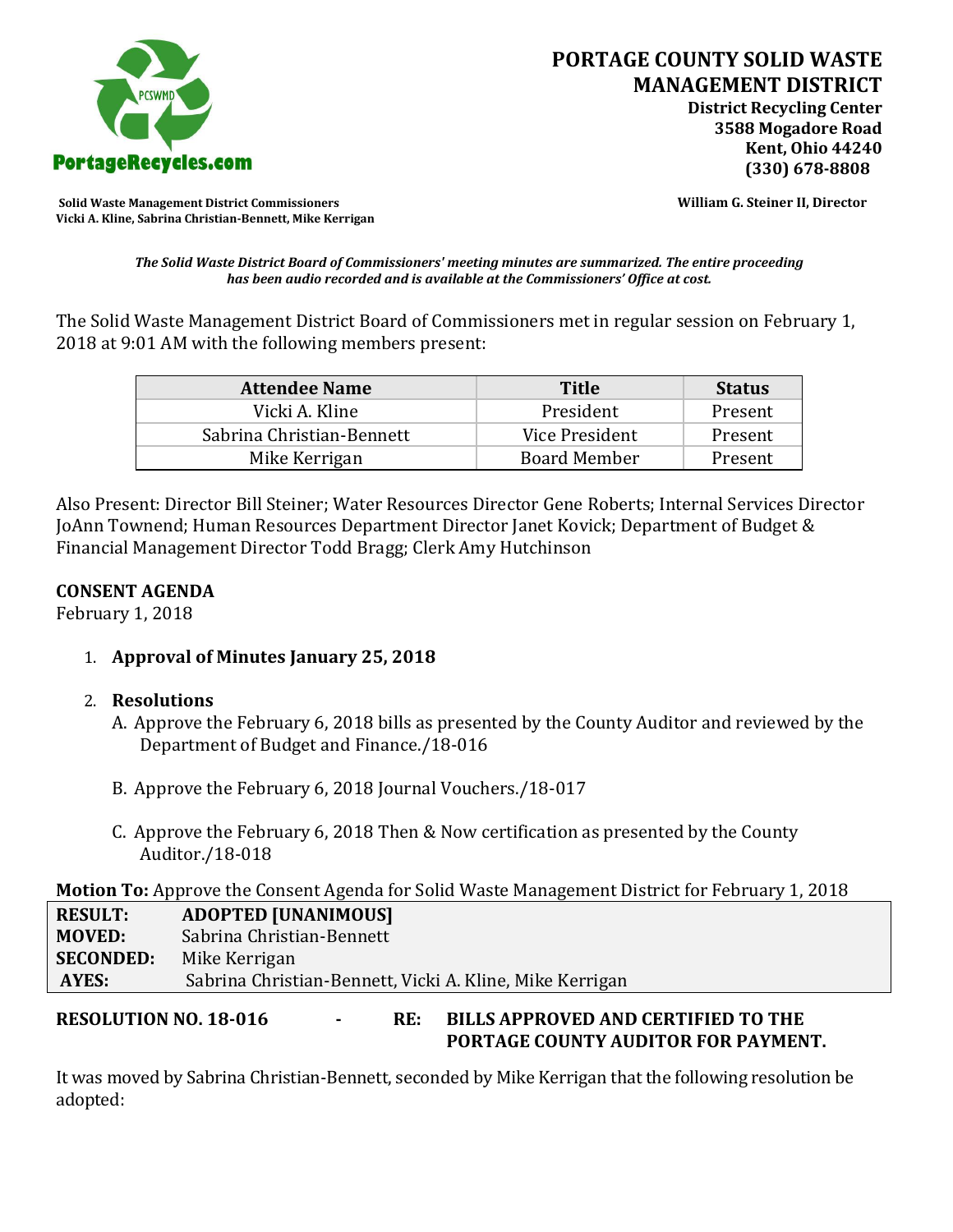- **RESOLVED,** that the bills were approved and certified to the County Auditor for payment, contingent upon the review of the Portage County Department of Budget and Financial Management, Department of Internal Services or other designee on February 6, 2018 in the total payment amount of **\$37,260.35 for Funds 8300-8399**  as set forth in the Accounts Payable Warrant Report on file in the office of the Portage County Auditor; and be it further
- **RESOLVED,** that the District Board of Commissioners finds and determines that all formal actions of this Board concerning and relating to the adoption of this resolution were taken in an open meeting of this Board and that all deliberations of this Board that resulted in those formal actions were in meeting open to the public in compliance with the law including Section 121.22 of the Ohio Revised Code.

Roll call vote as follows:

| Vicki A. Kline, Yea; | Sabrina Christian-Bennett, Yea; | Mike Kerrigan, Yea; |
|----------------------|---------------------------------|---------------------|
|                      |                                 |                     |

#### **RESOLUTION NO. 18-017**

This resolution was inadvertently omitted. This is for numbering purposes only.

## **RESOLUTION NO. 18-018 - RE: ACCEPTANCE OF THEN AND NOW CERTIFICATIONS FOR PAYMENT.**

It was moved by Sabrina Christian-Bennett, seconded by Mike Kerrigan that the following resolution be adopted:

| <b>WHEREAS,</b>  | Ohio Revised Code Section 5705.41 (D)(1) authorizes the expenditure of moneys,<br>provided a certificate of the County Auditor is supplied stating that there was at the<br>time of the making of such contract or order and at the time of the execution of such<br>certificate a sufficient sum appropriated for the purpose of such contract and in the<br>treasury or in process of collection to the credit of an appropriate fund free from any<br>previous encumbrances (Then and Now Certification), and |
|------------------|------------------------------------------------------------------------------------------------------------------------------------------------------------------------------------------------------------------------------------------------------------------------------------------------------------------------------------------------------------------------------------------------------------------------------------------------------------------------------------------------------------------|
| <b>WHEREAS,</b>  | the Then and Now Certification is recommended by the State Auditor's Office, the<br>Portage County Auditor's Office, and the Portage County Prosecutor's Office, and                                                                                                                                                                                                                                                                                                                                             |
| <b>WHEREAS,</b>  | a listing of expenditures, attached hereto as Exhibit "A" and incorporated herein by<br>reference, has been certified by the County Auditor according to Ohio Revised Code<br>section 5705.41 (D)(1); now therefore be it                                                                                                                                                                                                                                                                                        |
| <b>RESOLVED,</b> | that the expenditures listed herein are properly certified by the County Auditor in<br>the amount of \$31,605.04 dated February 6, 2018 as set forth in Exhibit "A" shall<br>be paid; and be it further                                                                                                                                                                                                                                                                                                          |
| <b>RESOLVED,</b> | that the District Board of Commissioners finds and determines that all formal actions<br>of this Board concerning and relating to the adoption of this resolution were taken in                                                                                                                                                                                                                                                                                                                                  |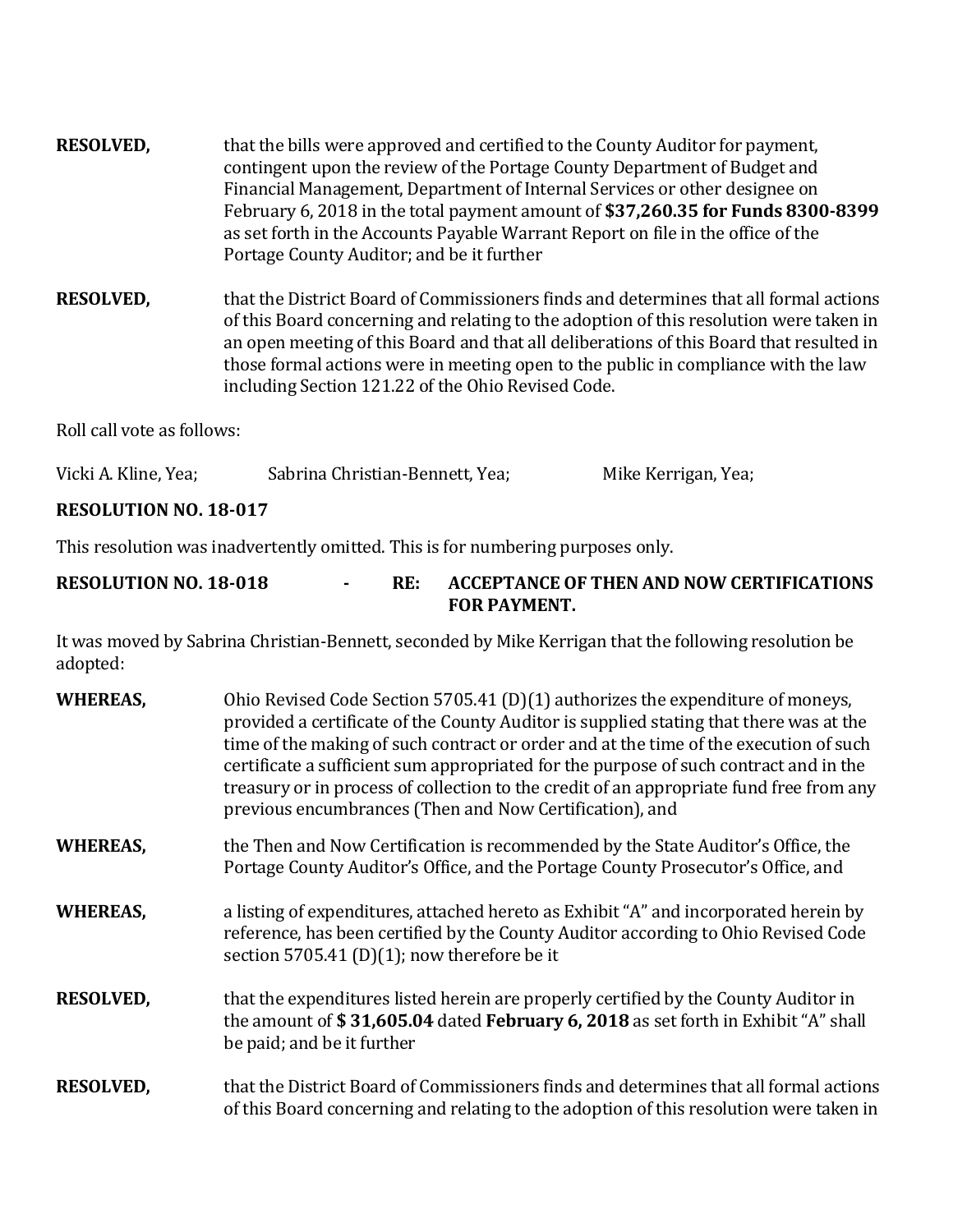an open meeting of this Board and that all deliberations of this Board that resulted in those formal actions were in meeting open to the public in compliance with the law including Section 121.22 of the Ohio Revised Code.

Roll call vote as follows:

Vicki A. Kline, Yea; Sabrina Christian-Bennett, Yea; Mike Kerrigan, Yea;

# **3. Journal Entries**

- A. The Board of Commissioners approved the job description for the Dispatcher/Administrative Assistant position in the Portage County Solid Waste Management District, as presented by Janet Kovick, Human Resources Director, and Gene Roberts, External Services Director.
- B. The Board of Commissioners approved the job description for the Deputy Director position in the Portage County Solid Waste Management District, as presented by Janet Kovick, Human Resources Director, and Gene Roberts, External Services Director.

# **REGULAR AGENDA**

February 1, 2018

# **Discussion**

# **1. City of Akron invoice:**

Director Steiner has received a request from the City of Akron to waive the recycling fee at 1423 Ravenna Road since the District has not been servicing three existing structures and the Board concurred with Director Steiner's decision.

# **2. Truck Grant:**

The grants are becoming a little harder to get because last year the Ohio EPA received funding requests in the amount of \$9 million and they only funded \$4 million as their funding level is decreasing. The grant would require a 50% match.

# **3. Revised Job Descriptions:**

Director Steiner presented job descriptions for CDL Truck Driver, Mechanic I, and Mechanic II and the Board had no changes to the documents. A journal entry will be presented next week for Board consideration.

9:07 AM In accordance with the Ohio Rev. Code Ann. 121.22(G)(1), it was moved by Sabrina Christian-Bennett, seconded by Mike Kerrigan that the Board of Commissioners move into executive session to discuss employment. Also present: Director Bill Steiner, Water Resources Director Gene Roberts, Human Resources Department Director Janet Kovick, and Internal Services Director JoAnn Townend. Roll call vote: Sabrina Christian-Bennett, Yea; Mike Kerrigan, Yea; Vicki A. Kline, Yea;